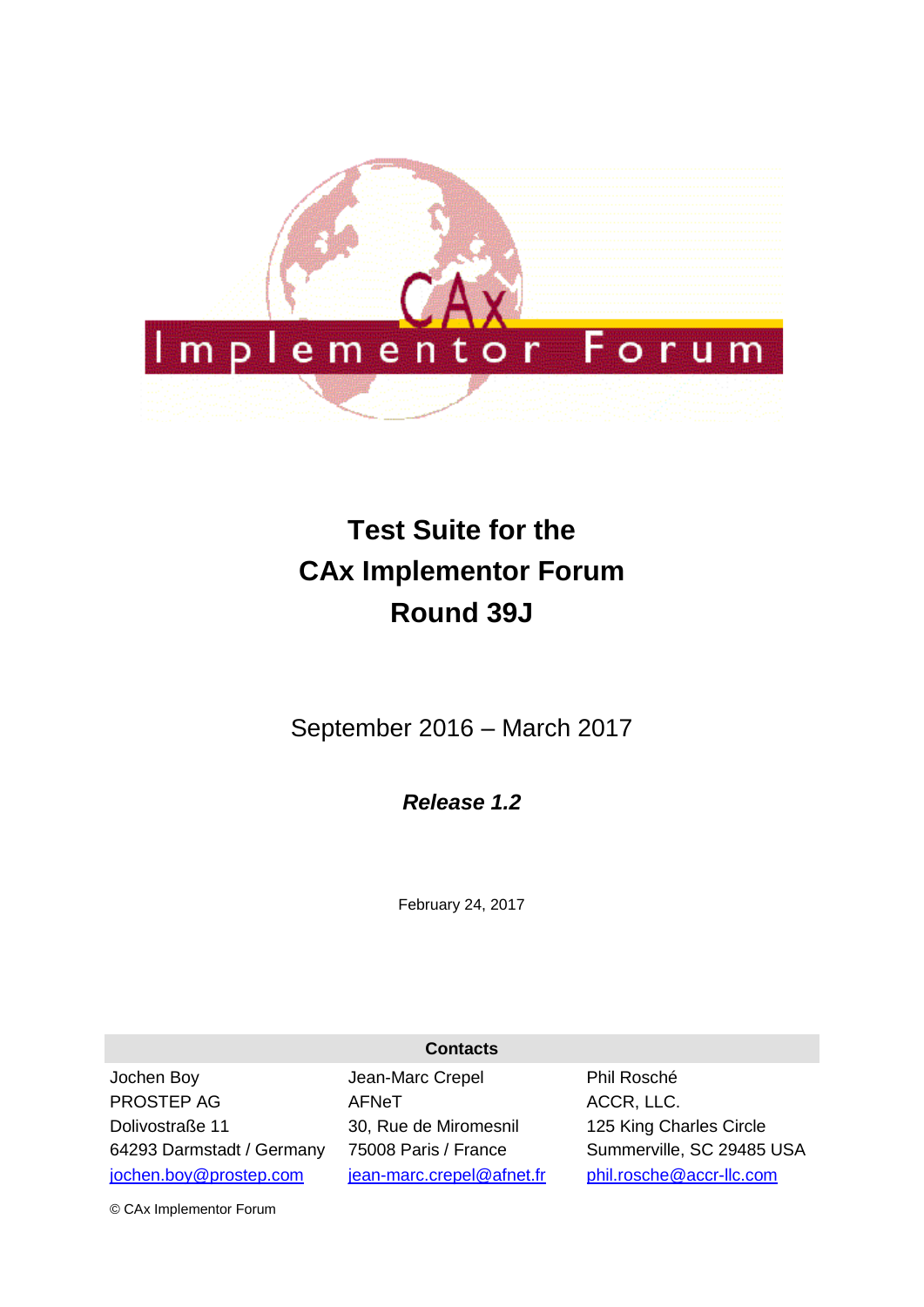

# *Table of Contents*

| 1.1           |                                                                          |  |
|---------------|--------------------------------------------------------------------------|--|
| 1.2           |                                                                          |  |
| 1.3           |                                                                          |  |
| 1.4           |                                                                          |  |
| $\mathbf{2}$  |                                                                          |  |
| 2.1           | Test Case SP5: Semantic PMI Representation, including STEP File Library5 |  |
| $2.2^{\circ}$ | Test Case TP4: Tessellated PMI Presentation, incl. STEP File Library8    |  |
| 2.3           | Test Case S2: AP242 BO Model XML Assembly with Tessellated Geometry 11   |  |
| 2.4           |                                                                          |  |
|               | Annex A NIST Model Translation Configuration Considerations 17           |  |

# *List of Figures*

| Figure 3: Illustration of SM1, showing folded and unfolded shape simultaneously15 |  |
|-----------------------------------------------------------------------------------|--|
|                                                                                   |  |

# *Document History*

| <b>Release</b> | Date       | Change                                          |
|----------------|------------|-------------------------------------------------|
| 1.0            | 2016-12-21 | Initial Release                                 |
| 1.1            | 2017-01-30 | Updated definition and test models for SM1      |
| 1.2            | 2017-02-24 | Updated native model references for SP5 and TP4 |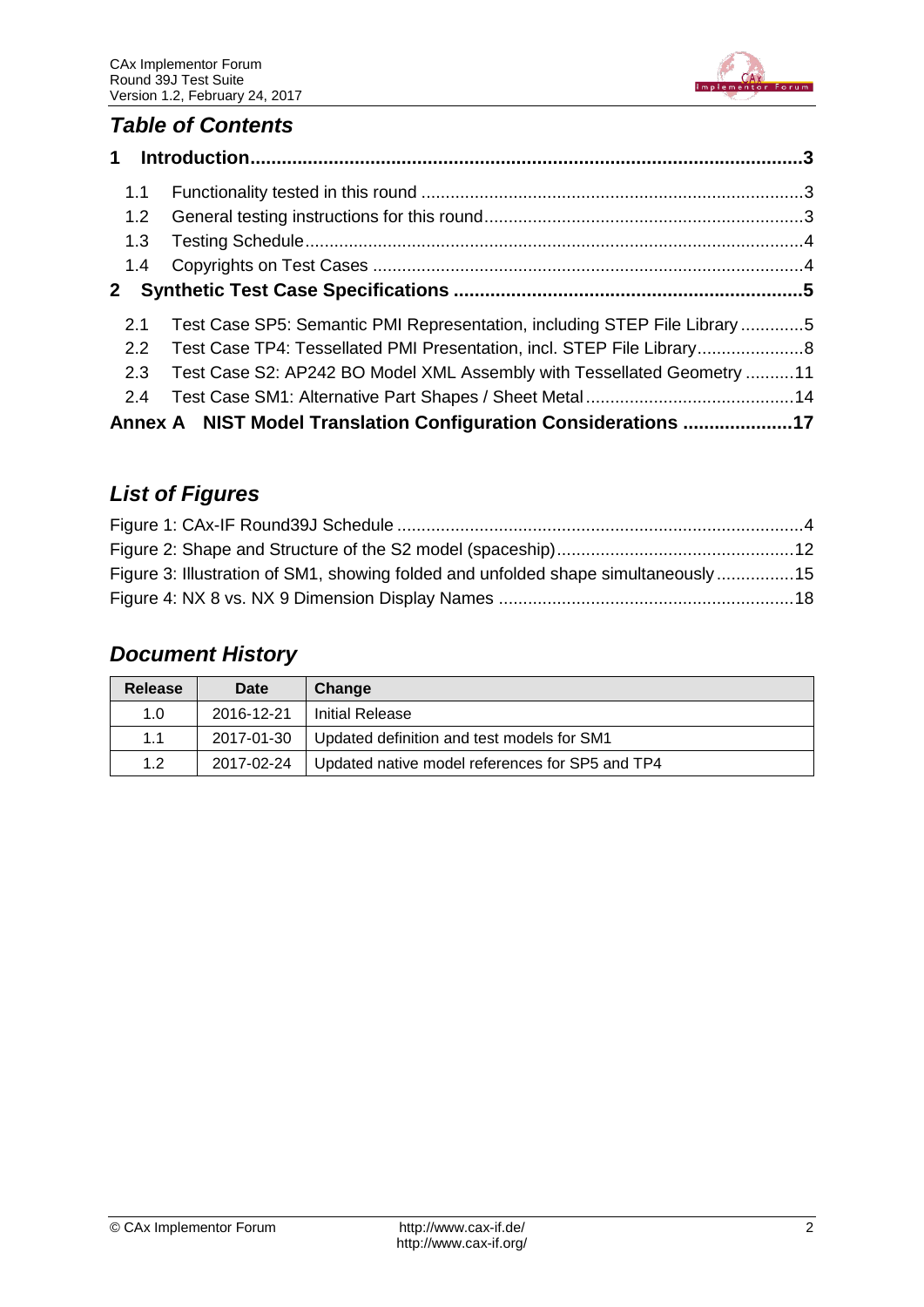

# <span id="page-2-0"></span>**1 Introduction**

This document describes the suite of test cases to be used for the thirty-ninth round of testing of the CAx Implementor Forum (CAx-IF). The CAx-IF is a joint testing forum, organized and facilitated by AFNeT, PDES, Inc., and the ProSTEP iViP Association. The test rounds of the CAx-IF concentrate primarily on testing the interoperability and compliance of STEP processors based on AP242.

The test rounds in general combine testing of synthetic and production models. Production models will in most cases be provided by the member companies of the organizations ANFeT, PDES, Inc., and ProSTEP iViP Association. When production models are not available from the member companies, "production-like" models will be solicited from the various CAx-IF participants.

This test suite includes synthetic models for testing the following capabilities: Product Manufacturing Information (PMI), both as Graphic Presentation and as Semantic Representation, 3D Tessellated Geometry, Composite Materials, and Assembly Structure with External References in AP242 BO Model XML format.

### <span id="page-2-1"></span>*1.1 Functionality tested in this round*

Functionality tested in this round relates to:

- **Product Manufacturing Information (PMI)** describes the capability to embed information about dimensions, tolerances and other parameters which are necessary input for the manufacturing and measuring of the part from the 3D model. In Round36J, the focus will be on the two approaches for the transfer of PMI in the 3D model:
	- $\circ$  "Tessellated Presentation" refers to breaking down each annotation into tessellated elements as supported by AP242, and exchanging them as geometry. This preserves the exact shape of the annotation, but is human readable only. The test will include section views as well.
	- $\circ$  "Semantic Representation" refers to the intelligent transfer of PMI data in an associative and re-usable way. This scenario aims towards driving downstream usage and later modifications of the model. The data is machinereadable, but not necessarily visible in the 3D model. However, the test also includes additional presentation data, which can be linked to the corresponding PMI representation.
- **Tessellated Geometry** is a simplified representation for the part shape, where the geometry is not given as an exact B-Rep model, but as a collection of simple planar faces (triangles) which can be easily and efficiently created and applied in specific use cases. The scope includes the watertight tessellation format (WTF) and compressed STEP files.
- **AP242 BO Model XML Assembly Structure** is a new implementation format introduced with AP242, and the designated process format for many applications in the aerospace and automotive industries. It will be used in combination with geometry formats matching the respective requirement. In the CAx-IF, the geometry files will be in STEP Part 21 format. The XML files will contain the assembly structure and part master information.

# <span id="page-2-2"></span>*1.2 General testing instructions for this round*

The general procedures for communication of models and statistics are outlined in a separate document, named 'General Testing Instructions'. The document can be retrieved from the CAx Implementor Forum web sites. The latest version is v1.12, dated July 5, 2016.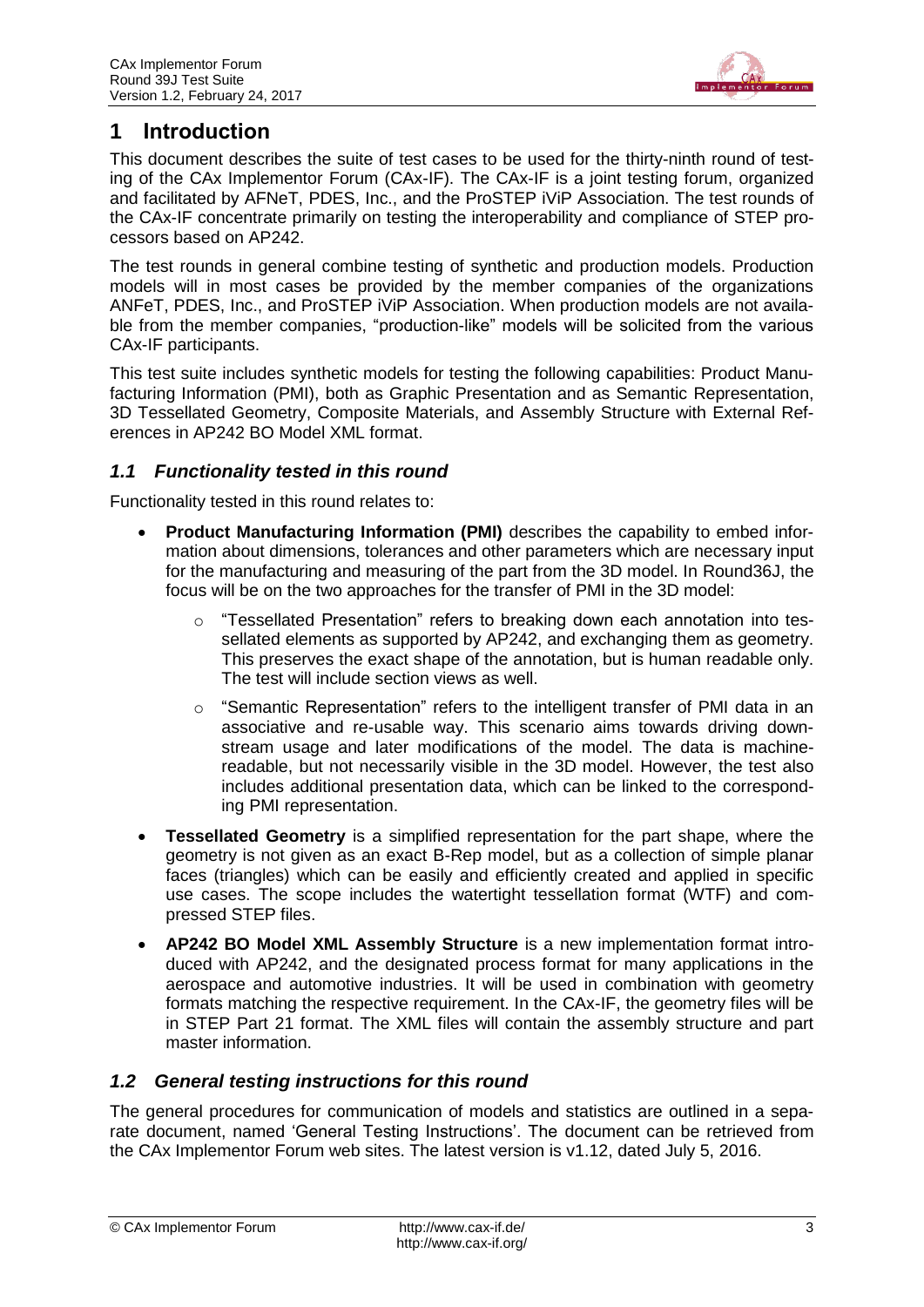

#### <span id="page-3-0"></span>*1.3 Testing Schedule*

The following schedule has been agreed on for Round 39J:



# **CAx-IF Round39J Schedule**

| <b>Date</b>                              | <b>Action</b>                                              |
|------------------------------------------|------------------------------------------------------------|
| 25 Nov 2016 (Fri)                        | Test Suite and Rec. Pracs, available                       |
| 7 Dec 2016 (Wed)                         | CAx-IF Technical Workshop in Darmstadt, Germany            |
| 9 Jan 2017 (Mon)                         | Initial STEP files and native stats due                    |
|                                          | 1st CAx-IF Round39J Conference Call /                      |
| 1 Feb 2017 (Wed)                         | Initial release of files for testing                       |
| 15 Feb 2017 (Wed)                        | Initial target stats due                                   |
|                                          | 2nd CAx-IF Round39J Conference Call /                      |
| 8 Mar 2017 (Wed)                         | Preliminary results available                              |
| 13 Mar 2017 (Mon) -<br>15 Mar 2017 (Wed) | CAX-IF Round39J Review Meeting in<br>Gaithersburg, MD, USA |

|  |  |  | Figure 1: CAx-IF Round39J Schedule |  |
|--|--|--|------------------------------------|--|
|--|--|--|------------------------------------|--|

<span id="page-3-2"></span>The CAx-IF Technical Workshop will be held in conjunction with a LOTAR meeting. Conference calls and web sessions will also be available.

The CAx-IF R39J Review meeting will take place in conjunction with the PDES, Inc. Spring Offsite meeting and a LOTAR workshop. In addition, conference calls and web sessions will be available for those not attending the meeting to dial in.

# <span id="page-3-1"></span>*1.4 Copyrights on Test Cases*

#### **1.4.1 CAx-IF**

None of the production test cases which were provided by the AFNeT, PDES, Inc. and Pro-STEP iViP member companies may be publically released for any purpose. The test cases can be freely distributed among the CAx-IF members, and can be used for any purposes that are related to CAx-IF testing (i.e. testing, documentation of testing efforts, etc.), as long as a reference to the originating company is made.

The test cases must not be used for any purposes other than CAx-IF testing or outside of ANFeT, PDES, Inc. and ProSTEP iViP. Test cases provided by the LOTAR project for testing of specific capabilities are applicable to the same restrictions and may not be used outside LOTAR or the CAx-IF.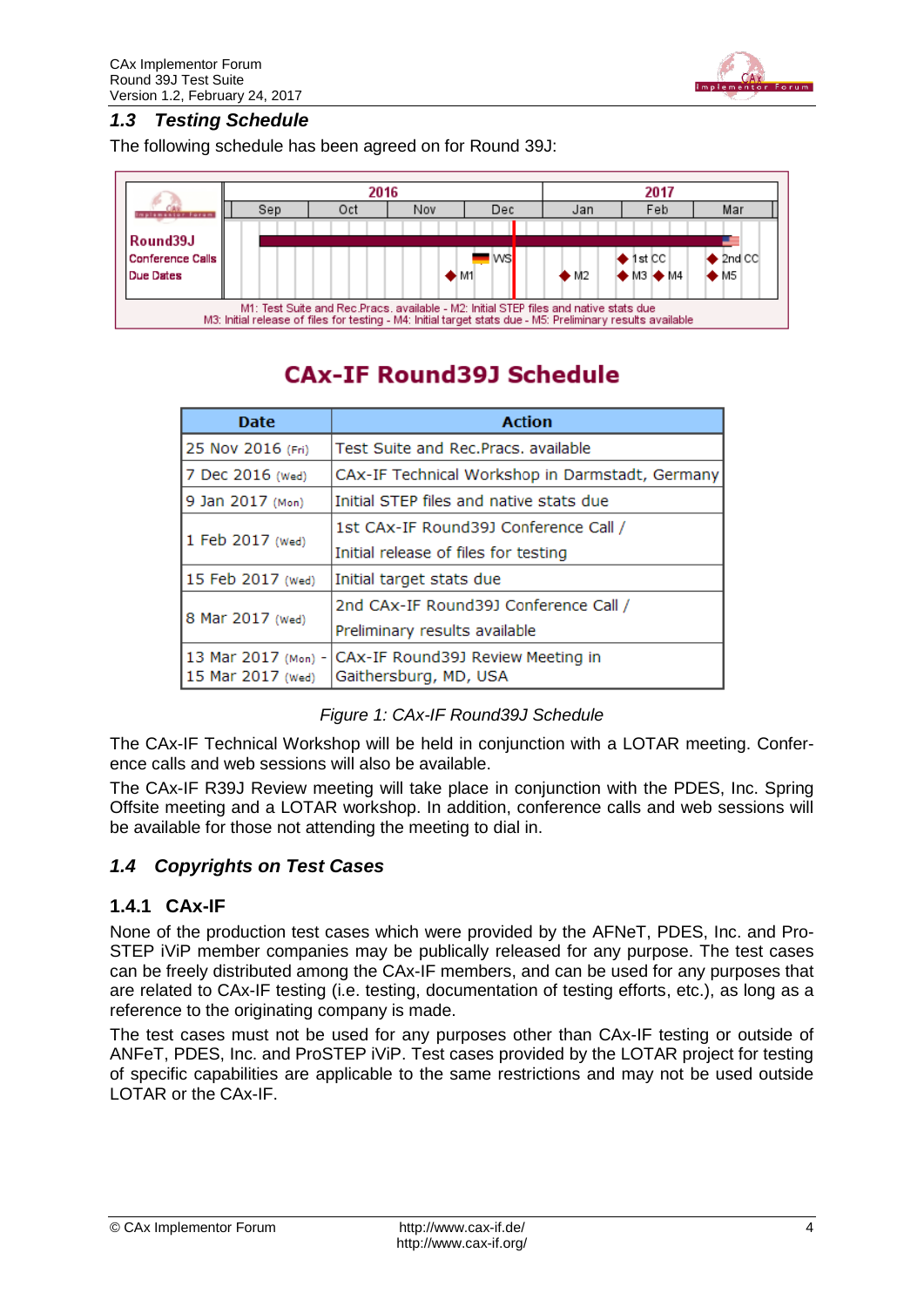

# **1.4.2 NIST**

The test cases developed at the National Institute of Standards and Technology (NIST) are not subject to copyright protection and are in the public domain. NIST assumes no responsibility for the components of the test system for use by other parties and makes no guarantees, expressed or implied, about their quality, reliability, or any other characteristic. The use of the CAD systems to create the Test Models does not imply a recommendation or endorsement by NIST.

For more details, read the disclaimer at<http://go.usa.gov/mGVm>

# <span id="page-4-0"></span>**2 Synthetic Test Case Specifications**

### <span id="page-4-1"></span>*2.1 Test Case SP5: Semantic PMI Representation, including STEP File Library*

All information about this test case can also be viewed in CAESAR on its Information page.

### **2.1.1 Motivation**

Product Manufacturing Information (PMI) is required for a number of business use cases in the context of STEP data exchange. Among others, it is a prerequisite for long-term data archiving. In addition, PMI can be used to drive downstream applications such as coordinate measuring and manufacturing.

Semantic PMI Representation relates to the capability to store PMI data in the STEP file in a computer-interpretable way, so that it can be used for model redesign or downstream applications. Though the definition of the data is complete, it is by itself not visible in the 3D model.

Additional presentation capabilities are needed to display the data in a way that it is visible to the user in the 3D model. Addition of presentation data is optional in the SP5 test case.

# **2.1.2 Approach**

The approach to be used is described in the latest version (at least v4.0.4, dated September 1, 2016) of the "Recommended Practices for Representation and Presentation of PMI (AP242)", which can be found in the CAx-IF member area under "Information on Round38J of Testing".

Within the PMI domain, the following functionalities are in scope of Round 39J:

- Semantic PMI Representation
- Graphic PMI Presentation (Polyline or Tessellated)
- Linking of PMI Representation to Presentation

Optional extensions:

- Transfer of editable PMI text as User Defined Attributes
- Semantic PMI Representation Validation Properties

The AP242 schema to be used is the IS version (v1.36), which can be found on the public CAx-IF web sites under "Joint Testing Information".

#### **2.1.3 Testing Instructions**

The tests will be performed based on a verified set of test models, each with set of welldefined PMI elements. These models have been developed in the course of the "MBE PMI Validation and Conformance Testing" project, which has been supported by the CAx-IF in recent test rounds.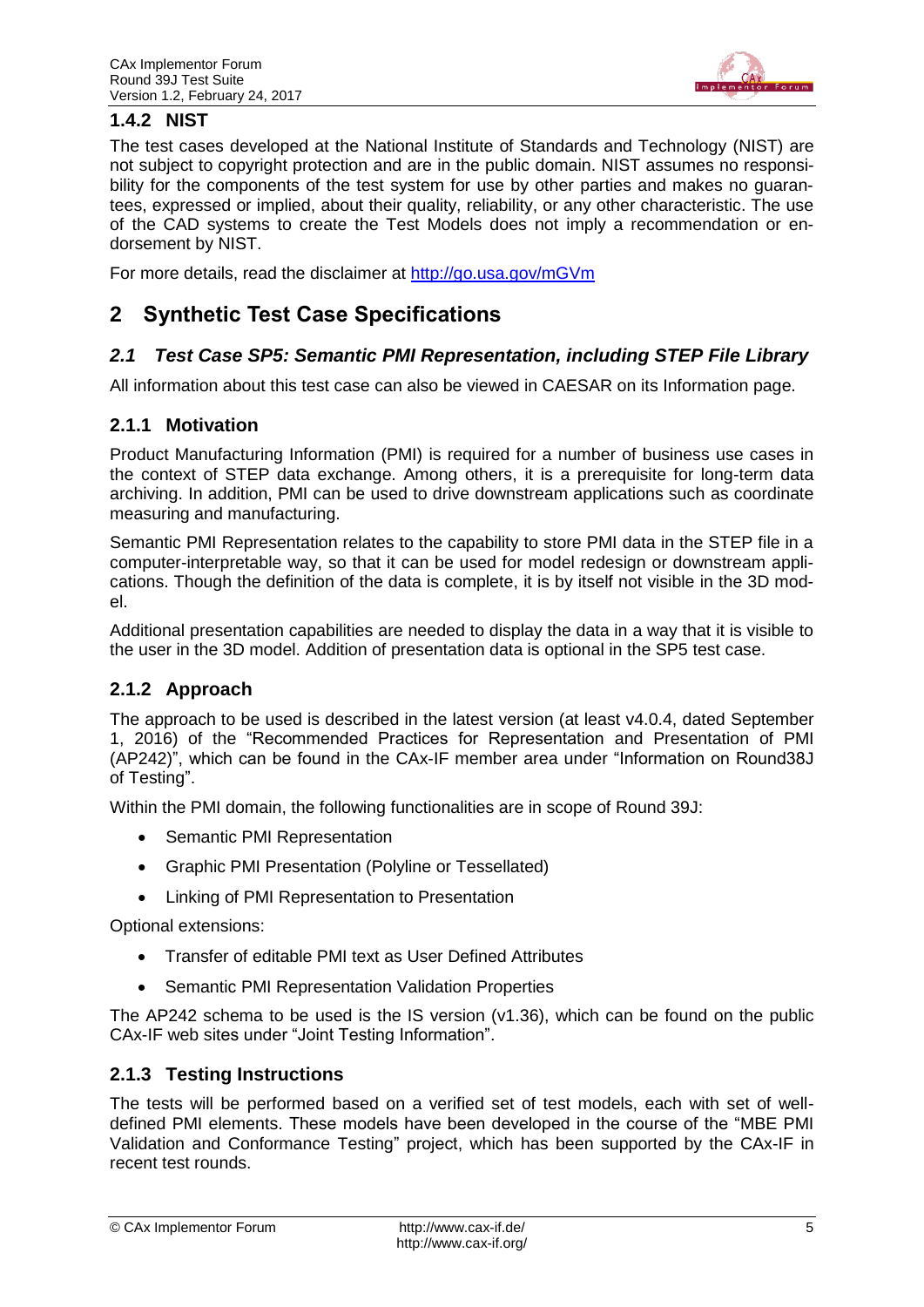

#### <span id="page-5-0"></span>**2.1.3.1 Test Model Overview**

There are two data sets available:

- 1. Dataset 1 contains the so-called "Complex Test Cases" (CTC), with index numbers 1 through 5. They have been modelled in Dassault Systemes CATIA V5 R21, PTC Creo 2.0, Siemens NX 8.0, and Dassault Systemes SolidWorks 2012.
- 2. Dataset 2 contains the so-called "Fully-toleranced Test Cases" (FTC), which index numbers 6, 8, and 9. They have been modelled in Dassault Systemes CATIA V5- 6R2014, PTC Creo 3.0, Siemens NX 9.0, and Dassault Systemes SolidWorks 2015.

In general, the CTC models are conceived to cover more basic PMI elements, while the FTC models also contain some more advanced constructs.

During Round 39J, the participants may choose individual models from these two datasets, depending on their current development focus.

#### **Test Model Update**

The NIST models – in particular the CTCs – are becoming outdated. Since their creation, new releases of the respective CAD systems have become available that overcome many of the limitations noted in the original design of the models. The vendors of all involved CAD systems are encouraged to upgrade the native models to their latest release, and work on the issues listed in the validation reports which are available on the NIST homepage (see below). Also available are updated test case descriptions for all CTC and FTC models:

- Updated CTC definitions <https://www.nist.gov/file/342726> (Update)
- Updated FTC definitions <https://www.nist.gov/file/342731> (Update)
- Deadline for submitting new native models is January 27, 2017.

In the course of Round 39J, validation services for the SP5 test case will be provided by International TechneGroup under contract from LOTAR.

#### <span id="page-5-1"></span>**2.1.3.2 Test Model Access**

The updated native CAD files can be downloaded from the member area of the CAx-IF homepages under "Information on Round39J of testing":

- [CATIA V5R2016](https://www.cax-if.de/secure/documents/NIST_PMI_CATIA_V56R2016_20170202.zip) (FTC models 6, 8, 9)
- $\bullet$  [NX](https://www.cax-if.de/secure/documents/NIST_PMI_NX_11_20170116.zip) 11 (all CTC models; FTC models 6, 8, 9)
- [SolidWorks 2017](https://www.cax-if.de/secure/documents/NIST_PMI_SW_2017_MBD_20170127.zip) (all CTC and all FTC models)

#### **2.1.3.3 Test Model Configuration**

The following functionality shall be included in the test files provided for this round of testing, as far as it has been implemented by the CAx-IF participants and is described in the Recommended Practices:

- PMI Representation the re-usable representation of PMI data should be included in all SP5 models to the extent supported by the native system.
- PMI Graphic Presentation Many CAD systems require some minimal presentation information to be able to handle the PMI data in a model. Usually, both PMI representation and presentation data are included in the same file. Thus, some form of presentation information shall be included in the SP5 test case as well.
- Linking PMI Representation to Presentation If a model contains PMI Representation information as well as Presentation data, the corresponding elements shall be linked together, so that a Representation element "knows" which annotation it is being presented in the model. The approach to create this link is described in section 7.3 of the PMI Rec. Pracs. (v4.0.4).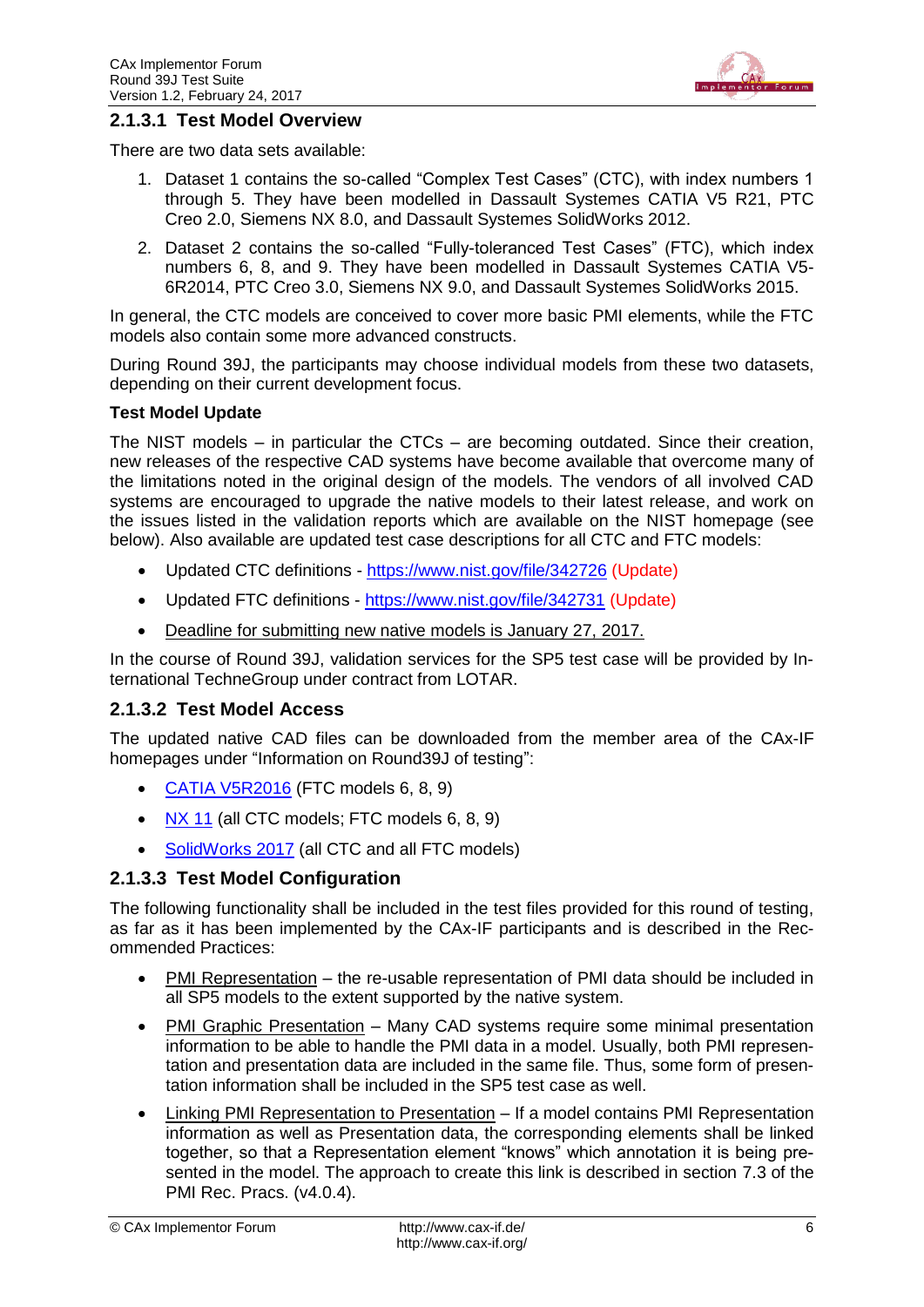

- Editable PMI Text Some information relevant for PMI is not encoded in semantic entities, but given as plain text, such as the title block information or additional text on feature control frames for instance. In the context of semantic data exchange, this content needs to be editable in the target system. The approach to be used for this is based on the transfer of User Defined Attributes, and its application in the context of PMI is described in section 7.4 of the PMI Recommended Practices v4.0.4.
- Validation Properties All participants providing STEP files for this test case are encouraged to include validation properties as far as supported. In particular, for vendors already working on the topic, validation properties for Semantic PMI Representation should be included in the test files, based on section 10.1 in the PMI Recommended Practices v4.0.4.

Also refer to [0](#page-15-0) for test model translation configuration considerations.

#### **2.1.3.4 Statistics**

For each STEP file exported or imported for the SP5 test case, vendors must submit the corresponding statistics. To do so, go to the [ SP5 Data Sheet ], and either fill in the web form, or upload a comma-delimited file (.csv) with the data as listed below.

#### **Native Statistics**

When exporting a STEP file, report what data importing systems should expect to find. For numeric statistics, enter the respective value or 'na' if not supported. For other statistics, select either 'full support' (i.e. test case and Rec. Pracs. definitions are fulfilled), 'limited support' (meaning the implementation does not meet all criteria and issues may be expected on import), or 'na' if not supported.

#### **Target Statistics**

When importing a STEP file, report the results found after processing the file as described below.

#### **Screenshots**

If presentation information is contained in the test files, it shall be accompanied by corresponding screenshots. Note that CASEAR allows the addition of multiple screenshots per dataset.

**Note** that in order to count the GD&T elements for the statistics, per agreement during the R22J Review Meeting, the actual STEP entity types (datum, datum target...) shall be considered.

**Note** that based on the Round 35J results, a new count has been added for Composite Tolerances as defined in section 6.9.9. of the PMI Rec. Pracs. (v4.0.4).

**Note** that all statistics – native and target – shall be based on the Semantic PMI Representation data only, and not take any presentation into account.

| column name | description                                                                                                    |
|-------------|----------------------------------------------------------------------------------------------------------------|
| lmodel      | The name of the test model, here: 'SP5' followed by the model<br>lindex; i.e. 'SP5-06', 'SP5-08', or 'SP5-09'. |
| system_n    | The system code of the CAD system creating the STEP file                                                       |
| system t    | The system code of the CAD system importing the STEP file. For<br>native stats, enter 'stp'                    |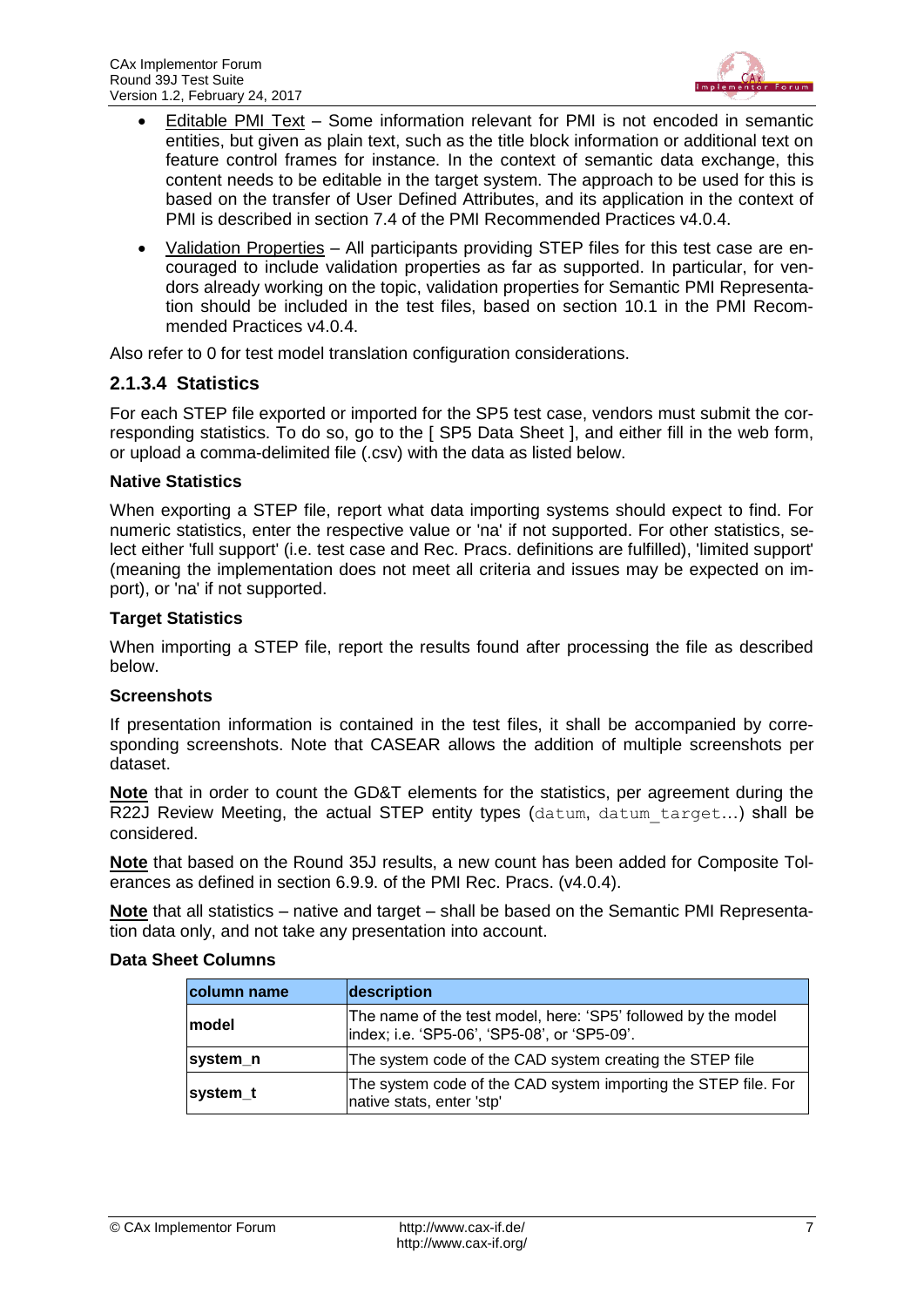

| scope                                                                                                         | A short designation of the scope tested in the model. In the case<br>of SP5, recommended values are:<br>Representation<br>$\circ$<br>Representation + [char.-based / graphic] Presentation<br>$\circ$<br>Representation + Linked [ / ] Presentation<br>$\circ$ |  |  |
|---------------------------------------------------------------------------------------------------------------|----------------------------------------------------------------------------------------------------------------------------------------------------------------------------------------------------------------------------------------------------------------|--|--|
| dimension                                                                                                     | The number of dimensions processed                                                                                                                                                                                                                             |  |  |
| datums                                                                                                        | The number of datums processed                                                                                                                                                                                                                                 |  |  |
| datum_targets                                                                                                 | The number of datum targets processed                                                                                                                                                                                                                          |  |  |
| The number of tolerances (all types combined) processed, regard-<br><b>Itolerances</b><br>less of composition |                                                                                                                                                                                                                                                                |  |  |
| compos_tols                                                                                                   | The number of composite tolerances processed (number of in-<br>stances of geometric_tolerance_relationship per section 6.9.9. in<br>the PMI Rec. Pracs. v4.0)                                                                                                  |  |  |
| llabels                                                                                                       | The number of labels processed                                                                                                                                                                                                                                 |  |  |
| pmi_graphic_pres                                                                                              | all/partial/none – whether the graphic PMI annotations included in<br>the file could be processed correctly                                                                                                                                                    |  |  |
|                                                                                                               | all/partial/none – whether the Semantic PMI Representation ele-<br>pmi_linked_pres_rep ments and (Graphic) PMI Presentation elements were linked cor-<br>rectly together.                                                                                      |  |  |
| date                                                                                                          | The date when the statistics were last updated (will be filled in<br>automatically)                                                                                                                                                                            |  |  |
| lissues                                                                                                       | A short statement on issues with the file                                                                                                                                                                                                                      |  |  |

# <span id="page-7-0"></span>*2.2 Test Case TP4: Tessellated PMI Presentation, incl. STEP File Library*

All information about this test case can also be viewed in CAESAR on its Information page.

# **2.2.1 Motivation**

In addition to use cases that require a fully defined, precise, semantic definition of the part geometry and associated PMI as is the focus of the SP5 test case described above, there are also scenarios where the presentation of the data – geometry and annotations – for visual consumption are the primary goal. In such cases, a simplified and optimized version of the model is sufficient.

For this purpose, AP242 introduced a data model for tessellated geometry, which can be used for graphic presentation of PMI in a much more efficient way than was the case with Polylines – especially in the case of filled characters. The combination of precise B-Rep geometry with tessellated PMI presentation is a common use case and will be tested again in Round 39J.

#### **2.2.2 Approach**

The approach to be used is described in the latest version (at least v4.0.4, dated September 1, 2016) of the "Recommended Practices for Representation and Presentation of PMI (AP242)", which can be found in the CAx-IF member area under "Information on Round38J of Testing".

The AP242 schema to be used is the IS version (v1.36), which can be found on the public CAx-IF web sites under "Joint Testing Information".

# **2.2.3 Testing Instructions**

The tests will be performed based on the same set of NIST CTC and FTC models as for the SP5 test case described above.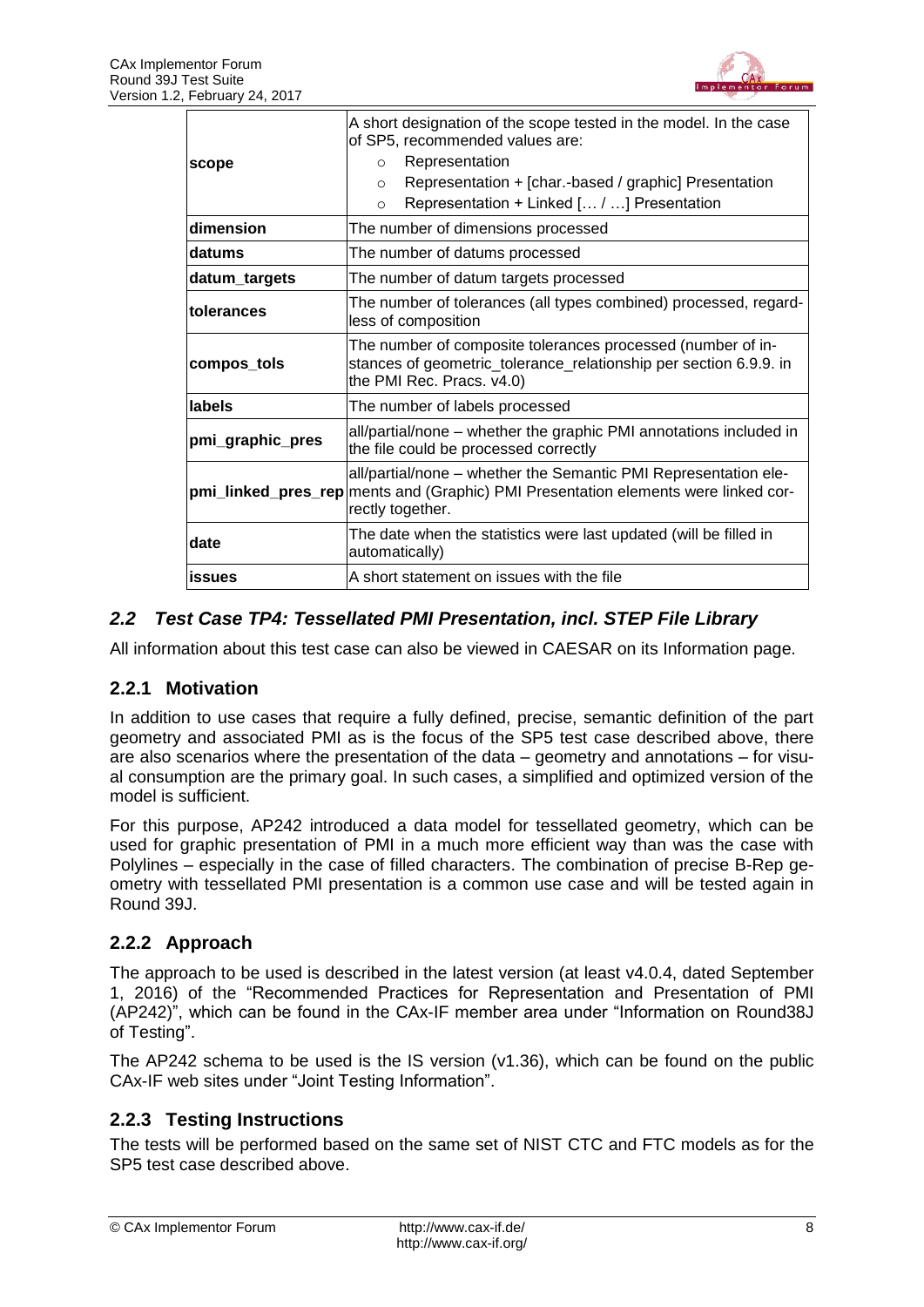

#### **2.2.3.1 Test Model Overview**

• See section [2.1.3.1](#page-5-0) above.

#### **2.2.3.2 Test Model Access.**

• See section [2.1.3.2](#page-5-1) above.

#### **2.2.3.3 Test Model Configuration**

The following functionality shall be included in the test file provided for this round of testing, as far as it has been implemented by the CAx-IF participants and is described in the Recommended Practices:

- Tessellated Presentation include the PMI elements as tessellated annotations. Stroked, outline and filled fonts (and combinations) are allowed, as well as styling of the annotations (colors).
- Definition of "Saved Views" as far as supported, include the saved views defined in the models, which contain a subset of annotations in the file, and provide a predefined position of the model in the design space.
	- o Several of the models have multiple Saved Views defined: CTC-02 (3), CTC-05 (2), FTC-06 (3), FTC-08 (4), and FTC-09 (4). In the test case definition documents, each page of the PDF document represents one Saved View.
	- $\circ$  For each view, a screenshot showing the model layout (displayed elements, orientation, zoom) shall be provided.

**Note** that it is possible to attach several screenshots to one set of statistics in CAESAR. The name of the view shall be given as description for the screenshot.

- o Both "basic" and "advanced" view implementations are allowed.
- o The Saved Views also shall correctly show (or hide) the non-solid Supplemental Geometry contained in some of the models.
- Cross-highlighting of annotations and annotated shape if supported, include in the STEP file the information necessary to maintain the association between annotations and the annotated shape elements in a way, that after import, when highlighting an annotation, the shape elements annotated by it are highlighted too, and vice versa.
- PMI Validation Properties for Tessellated Presentation as far as supported, include the validation properties in the files, and evaluate these after import:
	- o "Number of Segments"
	- o "Tessellated Curve Length"
	- o "Tessellated Curve Centre Point"
	- o "Number of Facets"
	- o "Tessellated Surface Area"
	- o "Tessellated Surface Centre Point"
	- o "Equivalent Unicode String"
	- o "Affected Geometry"

Also refer to [0](#page-15-0) for test model translation configuration considerations.

**Note** that for the creation of the Equivalent Unicode String, the mapping as defined by the "Unicode String Project" report (Revision J) shall be used. This document is available on the public CAx-IF homepages, under "Joint Testing Information".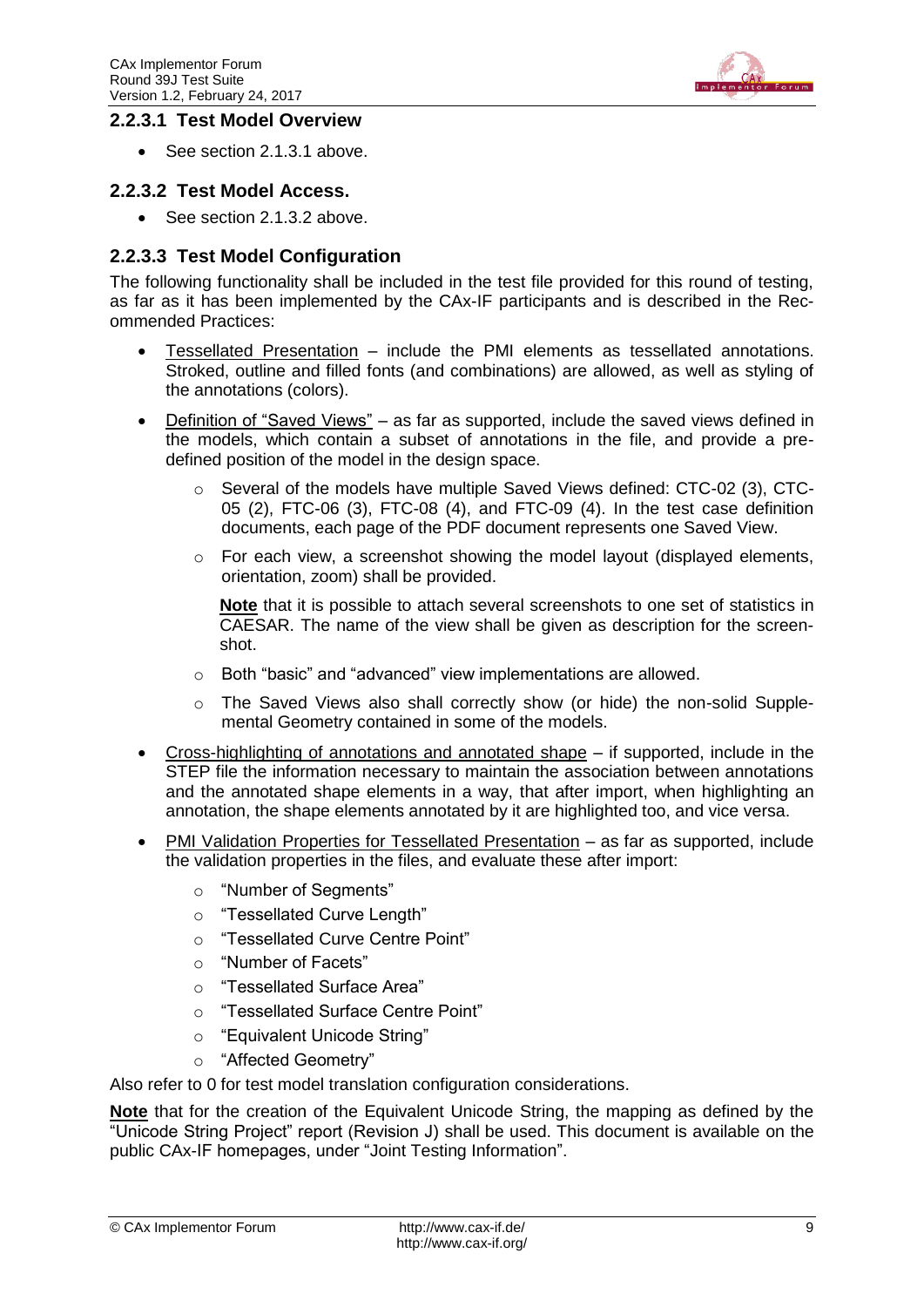

**Note** that for the PMI validation properties, the new optimized implementation structure for validation properties can be used. This is currently defined in section 4.11 of the "Recommended Practices for Geometric and Assembly Validation Properties" (Release 4.4, dated August 17, 2016), which can be found on the CAx-IF homepages, under "Joint Testing Information".

### **2.2.3.4 Statistics**

For each STEP file exported or imported for the TP4 test case, vendors must submit the corresponding statistics to CAESAR. To do so, go to the [ TP4 Data Sheet ], and either fill in the web form, or upload a comma-delimited file (.csv) with the data as listed below.

#### **View-related Statistics**

Several of the Statistics for this test case are view-related (e.g. number of annotations, positioning/scaling). The statistics cannot evaluate this for all views in the model. Hence, the idea is to select one specific (interesting) view on export and publish its name in the "Saved View" field of the statistics. It is recommended to use the first view (by name, alphabetized) in the model. Then, fill in the other view-related statistics with the values as valid for this particular view. After import, select the view with the name given in the native statistics and again provide the values valid for this view.

#### **Native Statistics**

When exporting a STEP file, report what data importing systems should expect to find. For numeric statistics, enter the respective value or 'na' if not supported. For other statistics, select either 'full support' (i.e. test case and Rec. Pracs. definitions are fulfilled), 'limited support' (meaning the implementation does not meet all criteria and issues may be expected on import), or 'na' if not supported.

#### **Target Statistics**

When importing a STEP file, report the results found after processing the file as described in the table below.

#### **Screenshots**

For each Saved View in the model, provide one screenshot, which illustrates the layout (displayed geometry and annotation, model orientation, and zoom factor). Give the name of the view as the description of the screenshot.

**Note** that in order to count the PMI elements for the statistics, per agreement during the Round 22J Review Meeting, the names of the tessellated geometric set shall be considered.

See section "Indicating the Presented PMI Type" in the PMI Recommended Practices for details.

| <b>column name</b> | description                                                                                                   |
|--------------------|---------------------------------------------------------------------------------------------------------------|
| lmodel             | The name of the test model, here: 'TP4' followed by the model<br>index; e.g. 'TP4-02', 'TP4-05', or 'TP4-09'. |
| system_n           | The system code of the CAD system creating the STEP file                                                      |
| system_t           | The system code of the CAD system importing the STEP file. For<br>native stats, enter 'stp'                   |
| dimension          | The number of dimensions processed                                                                            |
| ldatums            | The number of datums processed                                                                                |
| datum_targets      | The number of datum targets processed                                                                         |
| tolerances         | The number of tolerances processed                                                                            |
| llabels            | The number of labels processed                                                                                |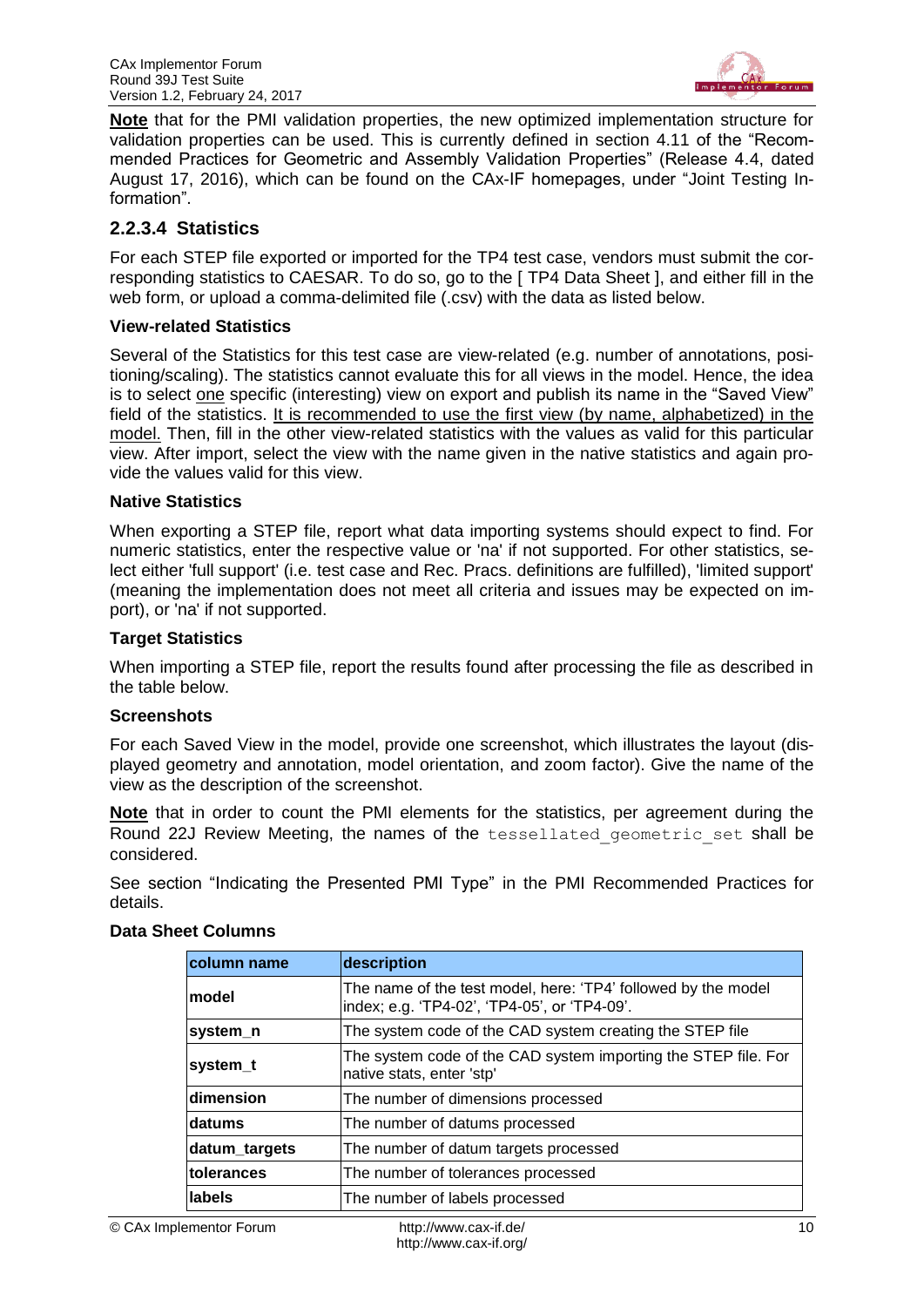

| saved_view       | The name of the Saved View which is the basis for the view-<br>related statistics                                                                                         |
|------------------|---------------------------------------------------------------------------------------------------------------------------------------------------------------------------|
| view annot       | The number of annotations included in the specified saved view.                                                                                                           |
| view_pos         | pass/fail, whether the model orientation and zoom factor stored for<br>the Saved View could be restored successfully.                                                     |
| highlight        | all/partial/none – whether the cross-highlighting for annotations<br>and annotated shape elements works correctly                                                         |
| tess_pmi_area    | all/partial/none – whether the surface area of the Tessellated PMI<br>annotations was validated successfully for all, some or none of the<br>given annotations.           |
| tess_pmi_clength | all/partial/none – whether the total length of segments per Tessel-<br>lated PMI annotation was validated successfully for all, some or<br>none of the given annotations. |
| tess_pmi_c       | all/partial/none - whether the centroids of the Tessellated PMI<br>annotations were validated successfully for all, some or none of<br>the given annotations.             |
| eq_unicode       | all/partial/none - if the encoding of the equivalent Unicode string<br>was correct for all, some or none of the given annotations.                                        |
| valid tess vp    | pass/fail, is the instantiation of the validation properties for Tessel-<br>lated Geometry in the STEP file per the recommended practices?                                |
| affected_geo     | all/partial/none - whether the affected geometry could be validated<br>correctly for all, some or none of the PMI statements in the model.                                |
| date             | The date when the statistics were last updated (will be filled in<br>automatically)                                                                                       |
| lissues          | A short statement on issues with the file                                                                                                                                 |

# <span id="page-10-0"></span>*2.3 Test Case S2: AP242 BO Model XML Assembly with Tessellated Geometry*

All information about this test case can also be viewed in CAESAR on its Information page.

# **2.3.1 Motivation**

The exchange of assembly structures with external references to geometry files is a longused concept in the STEP multiverse, which has proven its value and stability in many business use cases. In addition to the long-used Part 21 representation, AP242 provides a Business Object (BO) Model with a comprehensive data model in an XML representation.

AP242 BO Model XML is the designated standard process format for the automotive and aerospace industries and will be used together with various standardized and proprietary geometry file formats, depending on the actual use case. This also includes tessellated formats. External References and 3D Tessellated Geometry, which are capabilities that have been tested many times in the CAx-IF already, but always separately. In Round 35J, they were combined into a consolidated test case, which will be re-used this round.

The number of exchanges and the quality of results improved steadily from the past rounds of testing. Hence, the S2 test case extends the testing scope from the previous S1 by adding two new capabilities to AP242 BO Model XML implementations, which are well-known from the Part 21 side of things:

- Assembly Validation Properties
- User Defined Attributes.

These shall be included in the XML files as well.

# **2.3.2 Approach**

The following schemas and documents shall be used for this test: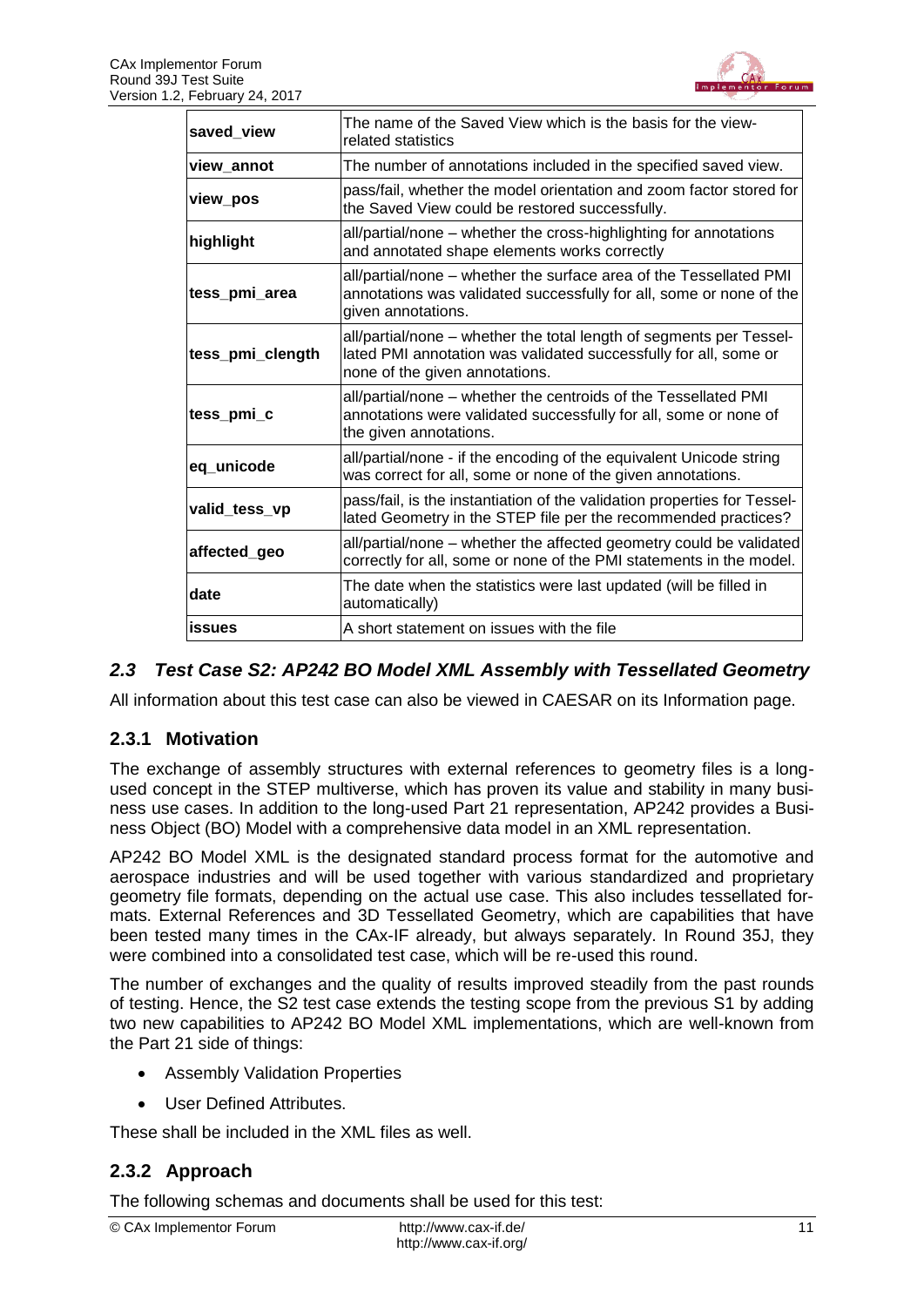

- *AP242 IS Business Object Model XML*, dated May 5, 2014 [R34J]
- *AP242 IS Longform Schema (v1.36)*, dated May 22, 2014 [JTI]
- *Recommended Practices for AP242 Business Object Model XML Assembly Structure*, version 1.1.06, dated November 28, 2016 [R39J]
	- $\circ$  Note that a set of example XML files is available as well, based on AS1 [R38J].
- *Recommended Practices for 3D Tessellated Geometry*, version 1.0, dated December 17, 2015 [JTI]
- *Recommended Practices for STEP File Compression*, version 1.2, dated August 15, 2016 [JTI]

The documents can be found in the following locations, as indicated:

- [JTI] Public CAx-IF Homepage, "Joint Testing Information"
- [R34J] CAx-IF Member Area, "Information on Round 34J of Testing"
- IR38JI CAx-IF Member Area, "Information on Round 38J of Testing"
- [R39J] CAx-IF Member Area, "Information on Round 39J of Testing"

#### **2.3.3 Test Model**

The test model for this test is based on the well-known "S2" model ("spaceship").

For those vendors who do not have the S1 model at hand, modelling instructions can be found in the Round5J Test Suite document (v2.0), which can be found on the "Joint Testing Information" pages of the CAx-IF web sites, dated October 4<sup>th</sup>, 2000.



<span id="page-11-0"></span>*Figure 2: Shape and Structure of the S2 model (spaceship)*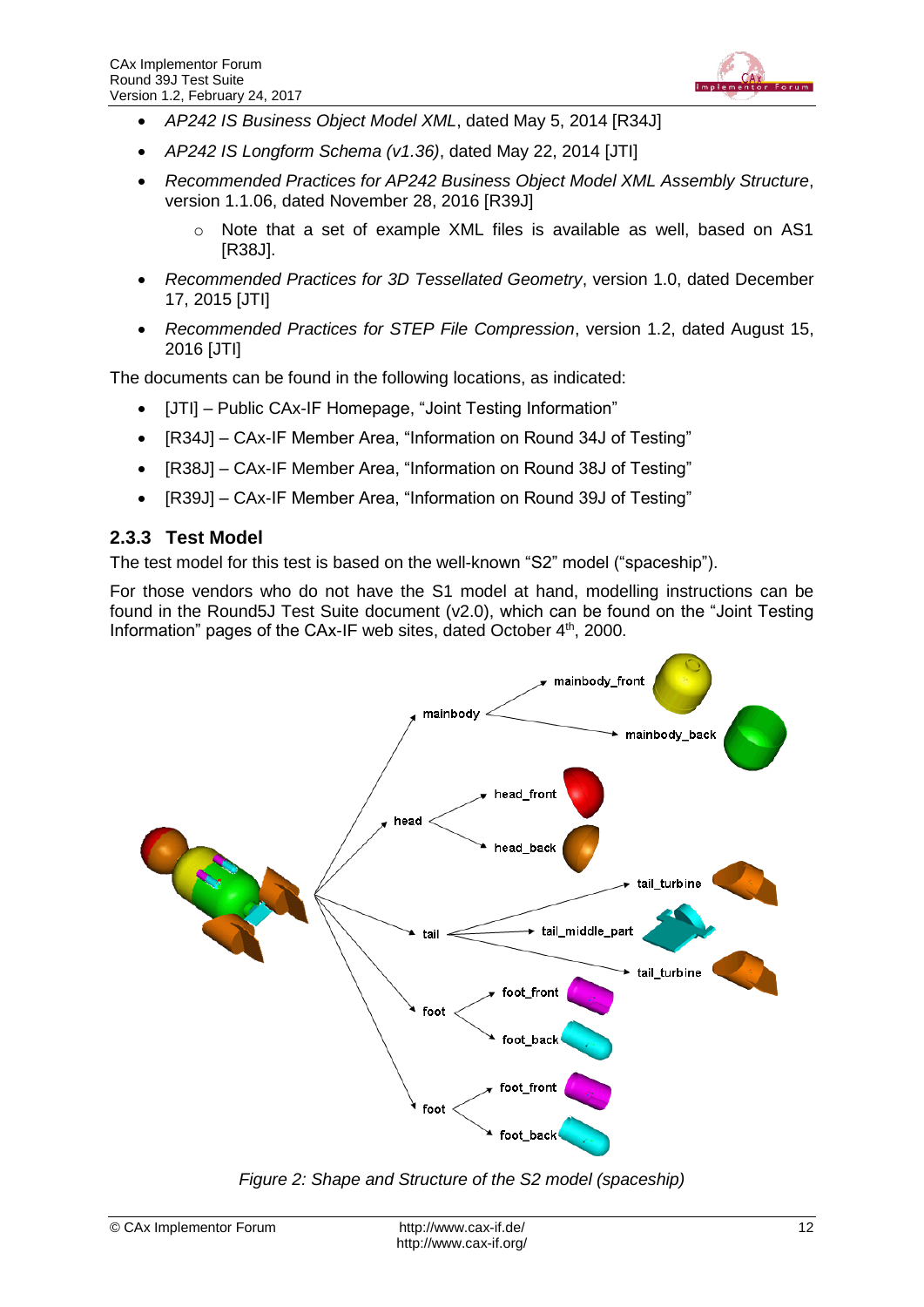

The aim of this test is to correctly transfer the assembly structure based on AP242 BO Model XML files, using either the "all-in-one" or the "nested" approach, and referencing tessellated parts.

Since transfer of the S2 geometry itself can safely be considered stable, there will be no geometry-related statistics. The evaluation will focus on completeness and correctness of the assembly structure and the external references.

### **2.3.4 Testing Instructions**

Each set of files (structure + geometry files) shall be provided as a ZIP package containing:

- For the component part geometry files:
	- $\circ$  A compressed AP242 Part 21 file (\*.stpZ) with a tessellated representation of the part geometry
	- o Vendors who do not support 3D tessellated geometry in their implementations may provide the part geometry as "classic" STEP B-Rep data (\*.stp).
- For the assembly structure:
	- o One AP242 BO Model XML file ("all-in-one" approach), or
	- o Multiple AP242 BO Model XML files ("nested" approach) see section 9.2 in the Recommended Practices for AP242 BO Model XML Assembly Structure.

The assembly files shall contain Assembly Validation Properties for all nodes in the product structure. The two values – number of children, and notional solids centroid – and their representation are defined in section 13.1 of the AP242 BO Model XML Assembly Structure Recommended Practices.

In addition, all CAx-IF members supporting User Defined Attributes are encouraged to include these into the model as well. It is recommended to include attributes at the part level (section 12.4.1 of the Recommended Practices) and at the assembly instance level (section 12.4.2). Examples for attributes to be added can be found in earlier CAx-IF Test Rounds.

#### **2.3.5 Statistics**

For each STEP file exported or imported for the S2 test case, vendors must submit the corresponding statistics to CAESAR. To do so, go to the [ S2 Data Sheet ], and either fill in the web form, or upload a comma-delimited file (.csv) with the data as listed below.

#### **Native Statistics**

When exporting a STEP file, report what data importing systems should expect to find. For numeric statistics, enter the respective value or 'na' if not supported. For other statistics, select either 'full support' (i.e. test case and Rec. Pracs. definitions are fulfilled), 'limited support' (meaning the implementation does not meet all criteria and issues may be expected on import), or 'na' if not supported.

#### **Target Statistics**

When importing a STEP file, report the results found after processing the file as described in the table below.

| column name   | description                                                                                 |
|---------------|---------------------------------------------------------------------------------------------|
| <b>Imodel</b> | The name of the test model, here: 'S2'                                                      |
| system_n      | The system code of the CAD system creating the STEP file                                    |
| system_t      | The system code of the CAD system importing the STEP file. For<br>native stats, enter 'stp' |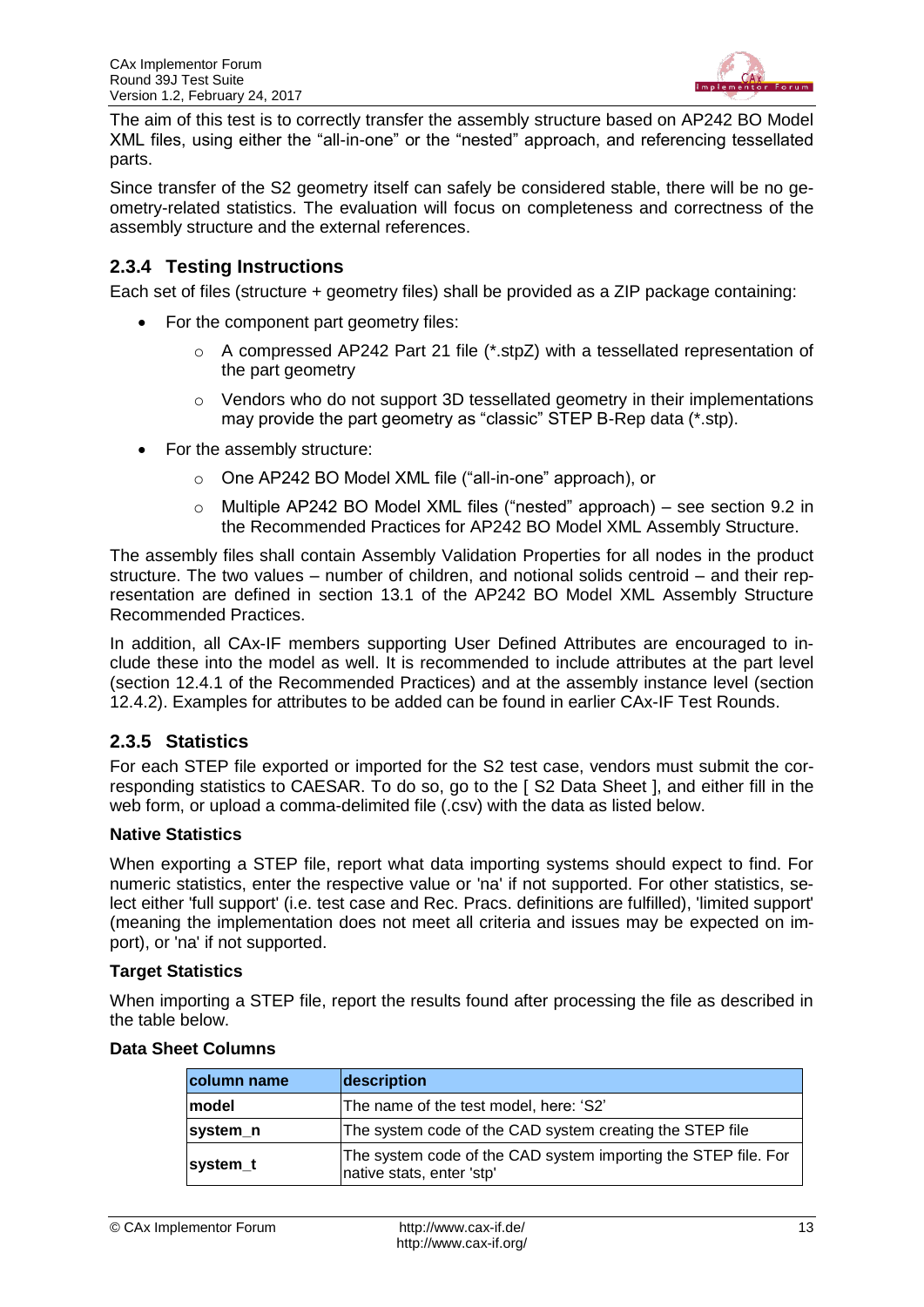

| fref_found      | all/partial/none - indicates if all, some or none of the references to<br>the external files can be found in the assembly structure file(s),<br>and if they are correctly associated with the respective nodes in<br>the assembly structure. |
|-----------------|----------------------------------------------------------------------------------------------------------------------------------------------------------------------------------------------------------------------------------------------|
| fref_processed  | all/partial/none - indicates if all, some or none of the referenced<br>files were be processed correctly to successfully construct the<br>overall model.                                                                                     |
| assem struct    | pass/fail - if the model structure (assembly tree) was transferred<br>correctly, i.e. no nodes have been added or removed, and all ele-<br>ments are on the correct hierarchical level.                                                      |
| assem_place     | all/partial/none - whether the placement of assembly components<br>is correct                                                                                                                                                                |
| children        | pass/fail, indicates whether the number of children for each node<br>in the assembly tree matches the AVP value given in the STEP file                                                                                                       |
| valid child     | pass/fail, is the instantiation of the validation property 'number of<br>children' in the STEP file as per the recommended practices for<br>validation properties?                                                                           |
| notional solids | all/partial/none, whether the position of all, some or none of the<br>assembly components in the model could be validated throug the<br>'notional solids' AVP.                                                                               |
| valid notion    | pass/fail, is the instantiation of the validation property 'notional<br>solids' in the STEP file as per the recommended practices for vali-<br>dation properties?                                                                            |
| part_attr       | pass/fail, have the User Defined Attributes at the part/product level<br>been processed correctly?                                                                                                                                           |
| instance attr   | pass/fail, have the User Defined Attributes at the assembly com-<br>ponent instance level been processed correctly?                                                                                                                          |
| valid_attr      | pass/fail, is the instantiation of the User Defined Attributes as per<br>the Recommended Practices?                                                                                                                                          |
| date            | The date when the statistics were last updated (will be filled in<br>automatically)                                                                                                                                                          |
| <b>issues</b>   | A short statement on issues with the file                                                                                                                                                                                                    |

# <span id="page-13-0"></span>*2.4 Test Case SM1: Alternative Part Shapes / Sheet Metal*

All information about this test case can also be viewed in CAESAR on its Information page.

#### **2.4.1 Motivation**

A number of scenarios have recently come up that require storing more than one shape for a particular part. After initial testing in Round 38J, the use case in focus for this round provides the folded and unfolded shape of a sheet metal part in the same file.

#### **2.4.2 Approach**

The approach to be used is described in the draft Recommended Practices for Alternative Shapes, version 0.1, dated May 31, 2016. It can be found in the member area of the CAx-IF homepages under "Information on Round 38J of Testing".

In particular, this test case relates to section 6 of this document, "Alternative Part Shapes".

#### **2.4.3 Testing Instructions**

The model used for this test is based on the NIST test case CTC-03. The part as available from the NIST homepage (see SP5 and TP4 test cases above) contains the folded shape of the part.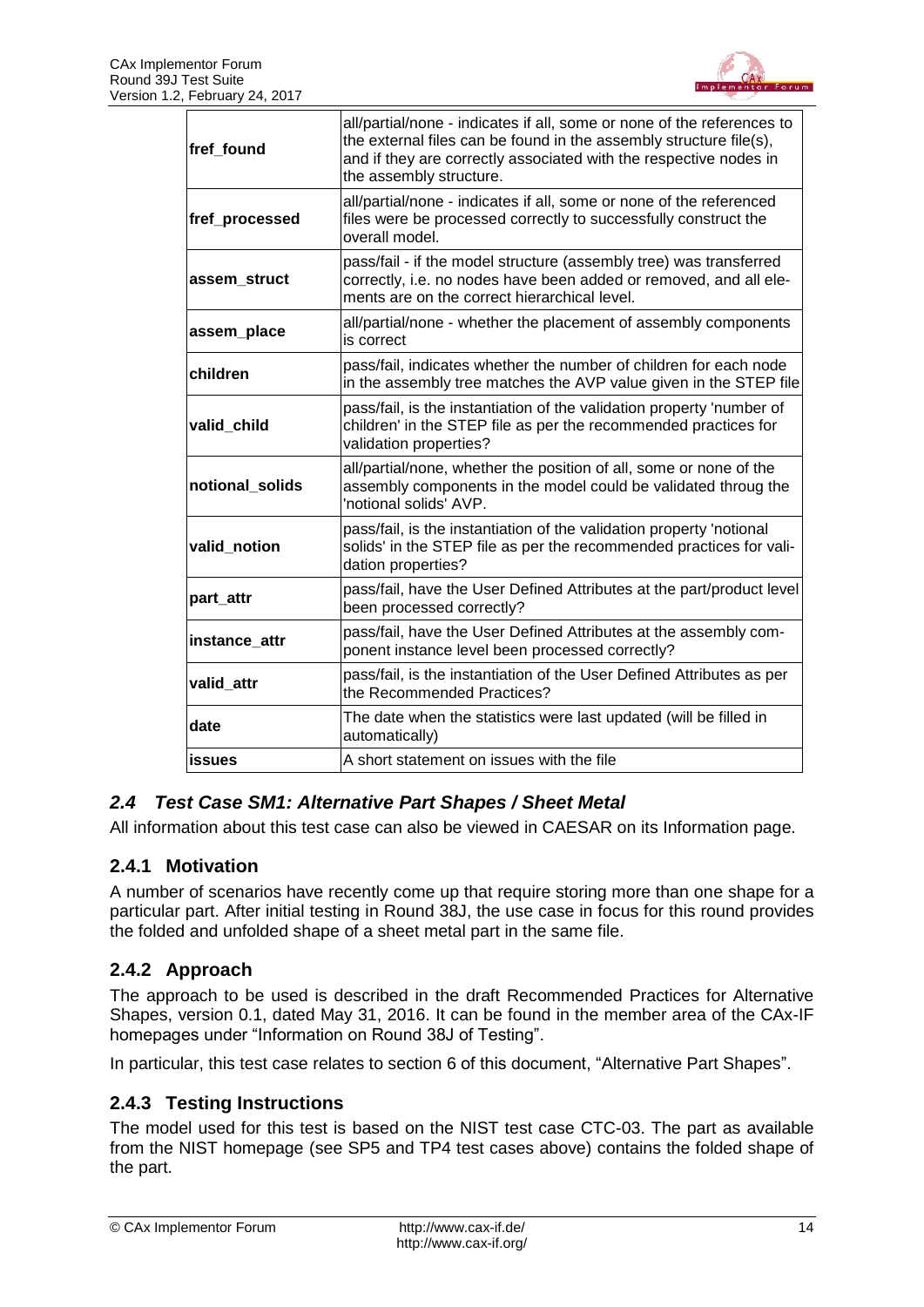

Based on this, ITI has created native CAD models that contain the folded as well as the unfolded shape. These files are available in the member area of the CAx-IF homepages under "Information on Round 39J of Testing". Currently included are:

- nist ctc 03 asme1 cr40b0 smtl.prt (PTC Creo 4.0)
- nist ctc 03 asme1 nx110 rc.prt (Siemens NX 11)
- nist ctc 03 asme1 rc sw1702 ra.SLDPRT (SolidWorks 2017)
- nist ctc 03 asme1 ct5 2016 flatpattern.CATPart (CATIA V5-6R2016)

Each model contains both shapes – as-designed model with an additional flat pattern feature and a family table, aka part family table, aka design table to differentiate the two versions – generally naming the instances <name> DSGN and <name> FLAT.

Note that the NX model was not created as a sheet metal model to begin with, so it has been converted.

In SolidWorks, the two representations are stored in the model as "configurations". The "Default" configuration is for the as-designed model and the "FLAT" configuration is for the flattened part.

In CATIA, switching between the two shapes is done using a command in the sheet metal design workbench. The MultiViewer command can be used for that, which is similar to opening the same model twice in the same session.



*Figure 3: Illustration of SM1, showing folded and unfolded shape simultaneously*

<span id="page-14-0"></span>When manufacturing such a part, it is clear that the flat shape is the starting point, created by shearing and punching, which is then folded or "broken" in one or several subsequent steps. In CAD design however, the process usually works the other way around: the final folded part is designed, and then the flat shape is derived from that. So which of the two shapes shall be identified as the derived shape in the STEP file depends on the point of view (manufacturing or design) is a topic for discussion.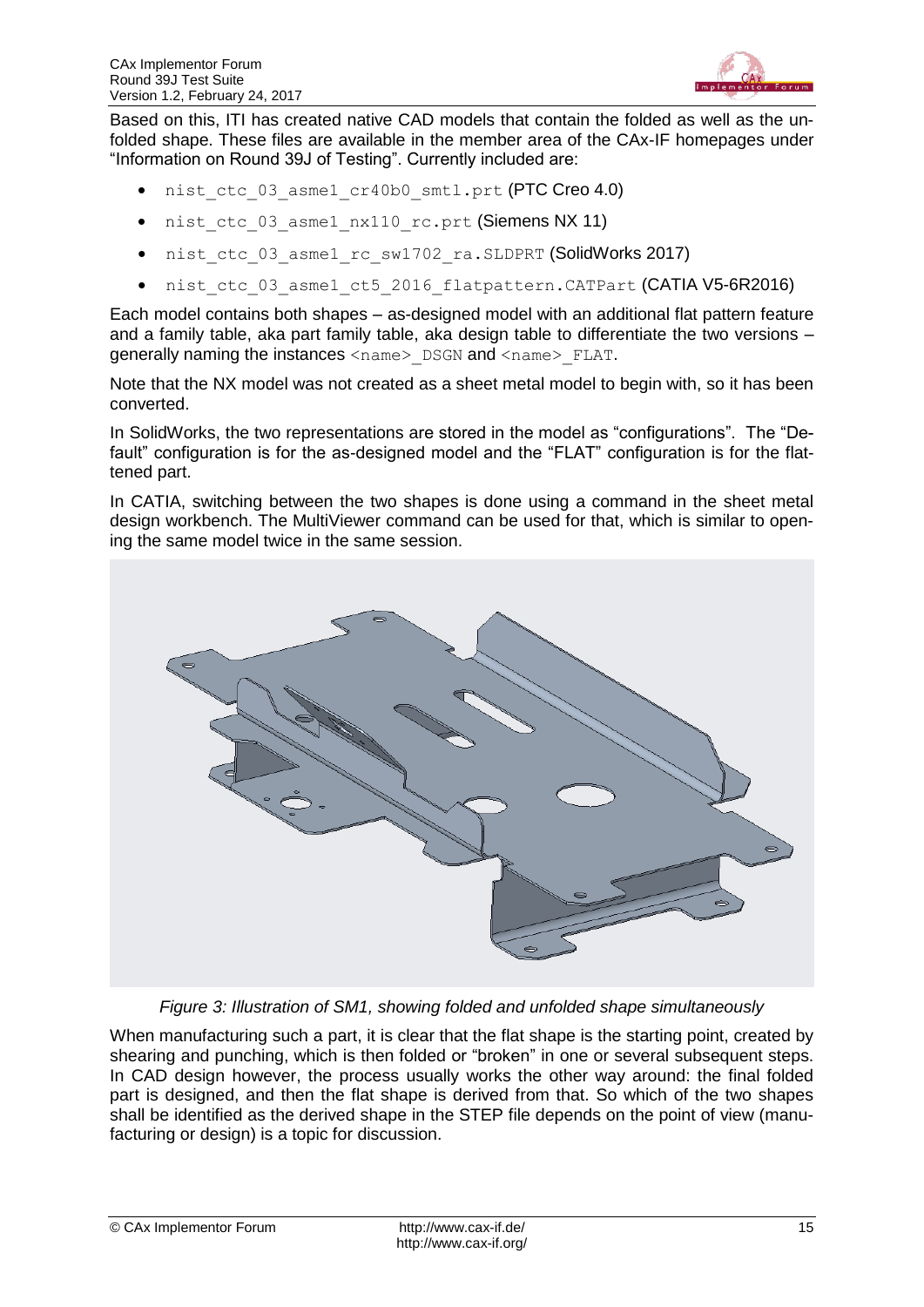

#### **2.4.4 Statistics**

For each STEP file exported or imported for the SM1 test case, vendors must submit the corresponding statistics. To do so, go to the [ SM1 Data Sheet ], and either fill in the web form, or upload a comma-delimited file (.csv) with the data as listed below.

#### **Native Statistics**

When exporting a STEP file, report what data importing systems should expect to find. For numeric statistics, enter the respective value or 'na' if not supported. For other statistics, select 'full support' (i.e. test case and Rec. Pracs. definitions are fulfilled), 'limited support' (meaning the implementation does not meet all criteria and issues may be expected on import), or 'na' if not supported.

#### **Target Statistics**

When importing a file, report the results found after processing the file as described below:

<span id="page-15-0"></span>

| column name      | description                                                                                                                                      |
|------------------|--------------------------------------------------------------------------------------------------------------------------------------------------|
| model            | The name of the test model, here: 'SM1'                                                                                                          |
| system_n         | The system code of the CAD system creating the STEP<br>file                                                                                      |
| system_t         | The system code of the CAD system importing the<br>STEP file. For native stats, enter 'stp'                                                      |
| unit             | The unit the model is designed in                                                                                                                |
| alt_shapes       | all/partial/none - whether the alternative part shapes in<br>the model were processed correctly                                                  |
| bbox_minx        | The (min X, min Y, min Z) corner point of the Bounding<br>Box (per GVP RP v3.3 or later)                                                         |
| bbox_miny        |                                                                                                                                                  |
| bbox minz        |                                                                                                                                                  |
| bbox_maxx        | The (max X, max Y, max Z) corner point of the Bound-<br>ing Box (per GVP RP v3.3 or later)                                                       |
| bbox_maxy        |                                                                                                                                                  |
| bbox_maxz        |                                                                                                                                                  |
| bbox_min_unfoldx | The (min X, min Y, min Z) corner point of the Bounding<br>Box of the Unfolded (Flat) Shape of a Sheet Metal Part<br>(per GVP RP v3.3 or later)   |
| bbox_min_unfoldy |                                                                                                                                                  |
| bbox_min_unfoldz |                                                                                                                                                  |
| bbox_max_unfoldx | The (max X, max Y, max Z) corner point of the Bound-<br>ing Box of the Unfolded (Flat) Shape of a Sheet Metal<br>Part (per GVP RP v3.3 or later) |
| bbox_max_unfoldy |                                                                                                                                                  |
| bbox_max_unfoldz |                                                                                                                                                  |
| date             | The date when the statistics were last updated (will be<br>filled in automatically)                                                              |
| <b>issues</b>    | A short statement on issues with the file                                                                                                        |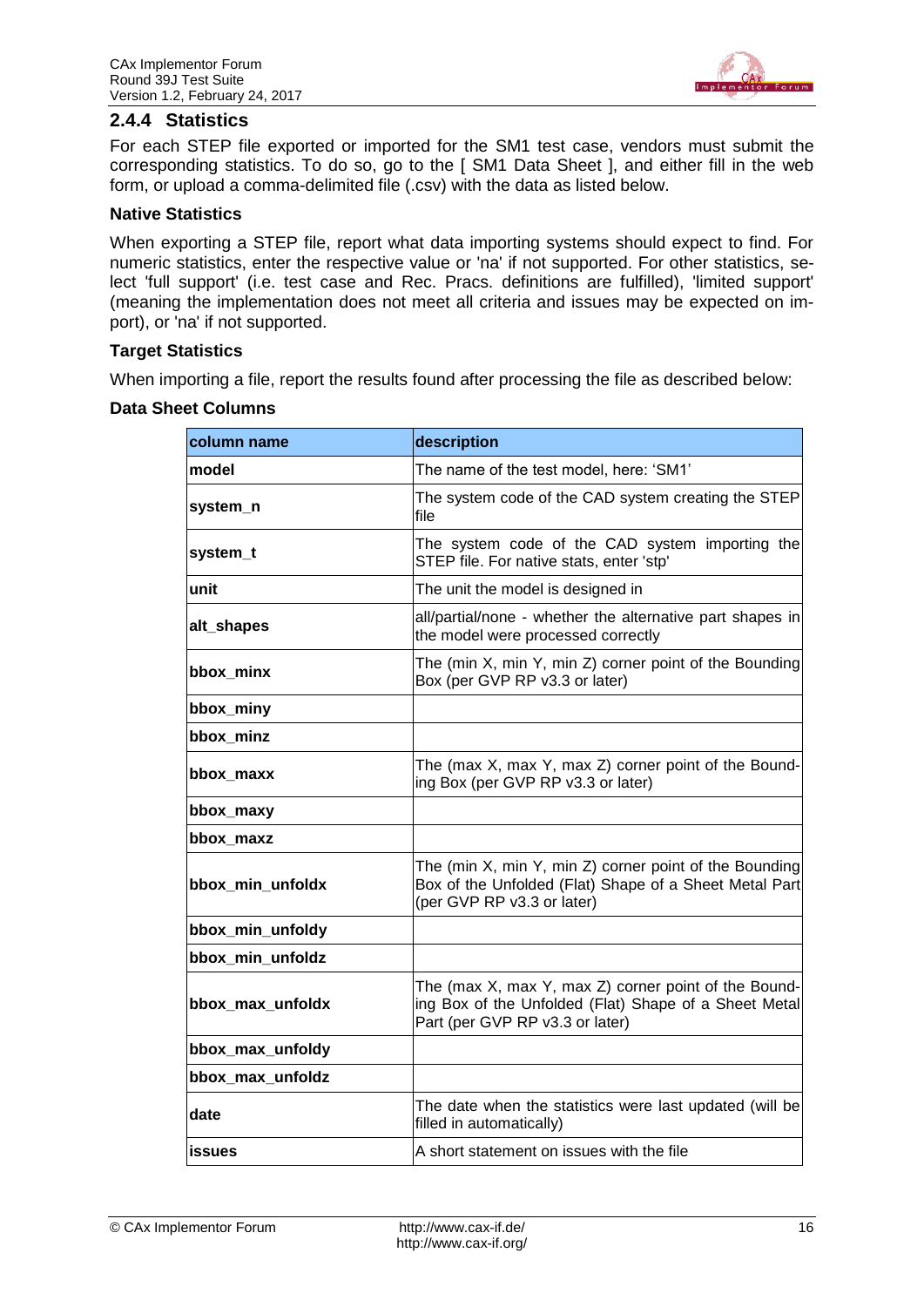

# <span id="page-16-0"></span>**Annex A NIST Model Translation Configuration Considerations**

Based on data translation issues identified in the NIST Phase 2 project (requiring multiple dataset submission iterations to resolve), the following translator configuration considerations have been derived for the PMI-related test cases (SP5 and TP4) in Round 38J:

- Include annotations, coordinate systems, model properties, and PMI views
- Include supplemental geometry (non-solid surfaces, curves, points)
- Preserve annotation associations with both product and supplemental geometry
- Preserve annotation semantic PMI properties
	- o Clearly point out if these are intentionally not translated
- Preserve annotation text
	- $\circ$  Creo should be configured to display dimension tolerances (tol\_display on)
	- o Do not drop leading zeros or add trailing zeros
- Preserve annotation units
	- o NIST CTC 01, 02 and 04 models are defined in millimeters
	- o NIST CTC 03 and 05 models are defined in inches
- Preserve display names of annotations and coordinate systems
	- $\circ$  Point out if you use NX 9 or newer since this will change some of the annotation names (see [Figure 4](#page-17-0) below)
- Preserve display colors of product geometry, supplemental geometry, and annotations
- Preserve view-specific visibility of annotations, coordinate systems, and supplemental geometry
- Preserve view frustum (orientation and zoom level) definition
- Do not export extraneous information
	- $\circ$  Only CATIA Captures (not Views) should be exported to STEP Saved Views
	- $\circ$  Creo sketch dimensions should only be included when visible in a Combined View